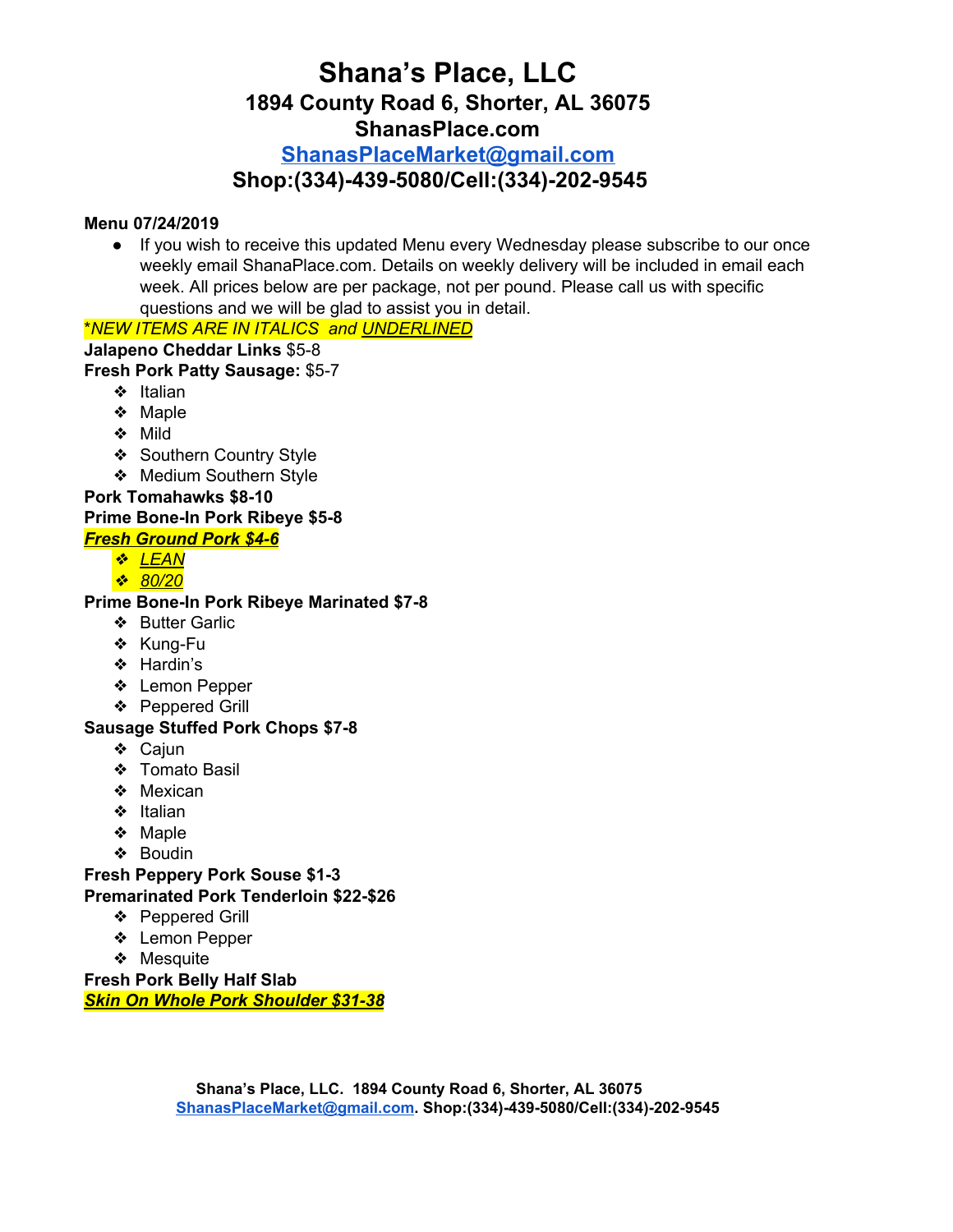**Hog legs** (Stuffed and Wrapped Pork Tenderloin, Feeds 5-7)**: \$27-37**

- ❖ Egg Roll
- ❖ Twice Baked Tater
- ❖ Cornbread Stuffing with Connecuh
- ❖ Jalapeno Popper
- ❖ Macaroni & Cheese
- ❖ Macaroni & Cheese with Jalapenos & Bacon
- ❖ Connecuh & Cremini
- ❖ Artichoke, Cream Cheese, & Dill

### **Pasture Raised Pork**

- ❖ Maple Link Sausage \$10-13
- ❖ Bulk Sausage
	- Medium
	- Hot
- ❖ Tenderloin
- ❖ Loin Steak
- ❖ Pork Belly

# **Pork Brats: \$6-10**

- ❖ Pineapple
- ❖ Pineapple & Jalapeno
- ❖ Cuban
- ❖ Kung Fu Buckaroo
- ❖ Honey BBQ
- ❖ Cajun
- ❖ Beer
- ❖ Pumpkin
- ❖ Raspberry
- ❖ Mango Habanero
- ❖ Macaroni & Cheese
- ❖ *Blueberry*
- ❖ *Spicy Italian*

# *Mediterranean Pork Brats*

# **Beef & Pork Brats:**

❖ Merlot & Garlic

# **SHRIMP AND PORK BRATS:**

❖ Lemonny Sicilian with Orange

# **Fresh Sausage Balls**

- ❖ Mild
- ❖ Hot

# **Fresh Link Sausage**

❖ Jalapeno Cheddar

# **BOSS HOG \$80-\$140**

◆ Spinach, Connecuh, & Cremini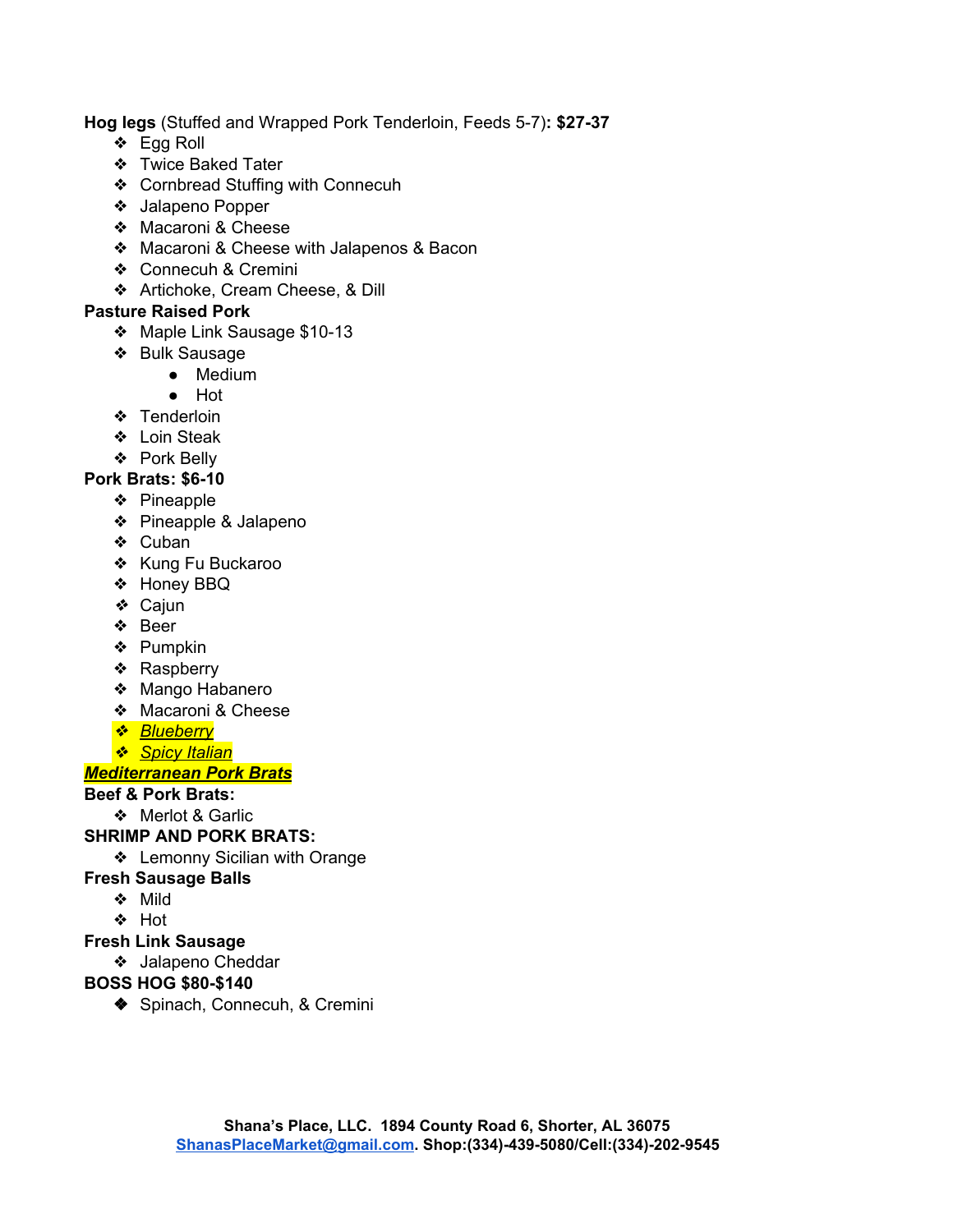### **Pork Loin Kebabs \$7-13**

- ❖ Hardins
- ❖ Peppered Grill
- ❖ Butter Garlic
- ❖ Kung-Fu Buckeroo
- ❖ Teriyaki

#### **Chicken Brats:\$8-12**

- ❖ Butter Garlic
- ❖ Pineapple Jalapeno
- ❖ Bacon Ranch
- ❖ Honey Mustard
- ❖ *Honey Apple*

#### **Chicken Sausage** (bulk/patty) **\$6-10**

- ❖ Medium
- ❖ Chorizo

### **Chicken Balls**

❖ Buttery Ranch

#### **Chicken & Black Bean Burrito \$5 Chicken Fingers \$14-20**

### **Chicken Breast Kebabs: \$7-22**

- ❖ Bourbon Molasses
- ❖ Lemon Pepper
- ❖ *Peppered Grill*
- ❖ Butter Garlic
- ❖ Teriyaki
- ❖ Sweet Heat
- ❖ Hardins
- ❖ Basil Pesto
- ❖ Bacon Wrapped

### **Dinosaur Eggs (Stuffed and Bacon Wrapped Chicken Breast, Feeds 3-6): \$14-20**

- ❖ Boudin
- ❖ Loaded Potato
- ❖ Artichoke, Cream Cheese, & Dill
- ❖ Cornbread Stuffing with Connecuh
- ❖ Jalapeno Popper
- ❖ *Broccoli & Cheddar*
- ❖ *Spinach & Feta*
- ❖ Cordon Bleu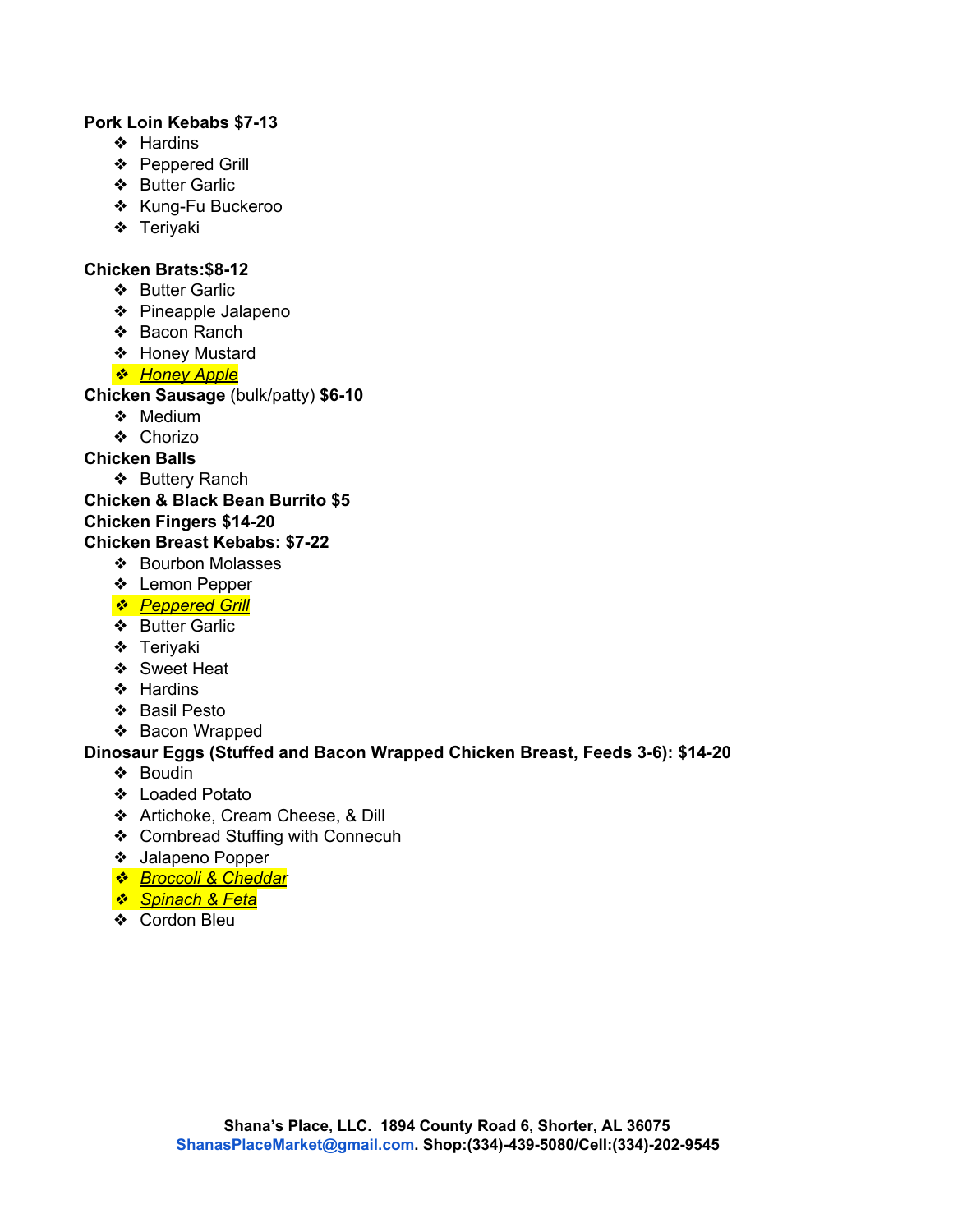#### **Beef Short Ribs (Upper Choice) 100% Grass Fed Black Angus Beef**

- ❖ Ribs
- ❖ New York Strips
- ❖ Sirloin
- ❖ Burger
- ❖ Cubed Steak
- ❖ Ribeye

# **USDA Prime American Grown Black Angus Beef:**

- ❖ Tomahawk \$44-60
- ❖ Dino Ribs \$45-70
	- Barbeque Rubbed
	- Hardins Seasoned
- ❖ Filet Mignon \$15-30
- ❖ Ribeye \$15-35
- ❖ Filet Tip Bundle
- ❖ Spinalis \$20-35
- ❖ Tenderloin Top Kebabs in Hardin's \$38-40
- ❖ Bacon Wrapped Tenderloin Top Kebabs in Hardin's \$38-40
- ❖ Tri-Tip
- ❖ Porterhouse
- ❖ Tenderloin Top Stir Fry \$19-20
- ❖ Bacon Wrapped Tenderloin Tips \$36
- ❖ Culotte
- ❖ Hanger Steak
- ❖ Flank Steak

# **Beef Snack Sticks**

- ❖ Mild
- ❖ Honey Barbecue

# **Brisket Burger \$5-11**

- ❖ Original
- ❖ Connecuh
- ❖ *Connecuh Cheddar*
- ❖ *Bacon Jalapeno, & Cheddar*
- ❖ *Bacon Blue*

# **Beef Bologna**

❖ Jalapeno Cheddar

**Beef, Bean, & Cheese Burrito \$5**

**Beef & Pork Meatloaf \$6-8**

**Gourmet Chuck Patties \$9-10**

- **Beef & Pork Bone Broth Concentrate Cubes \$13-17**
- **Beef Bone Broth Concentrate Cubes \$13-17**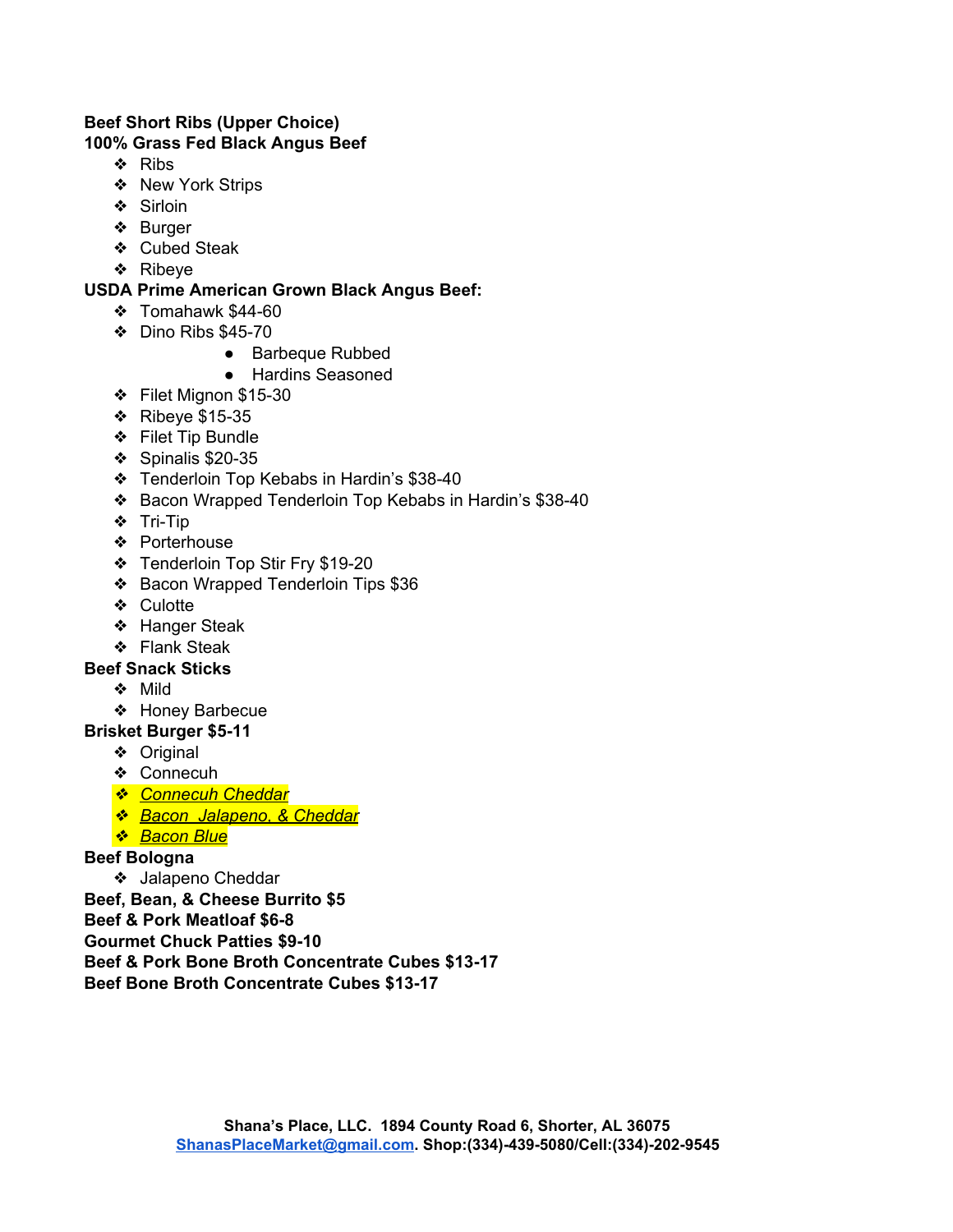### **Golden Eggs \$36-44** (Pinwheeled Beef Tenderloin Top)

- ❖ Cordon Bleu(Ham & Swiss)
- ❖ Jalapeno & Cream Cheese
- ❖ Blue Cheese and Herb Butter
- ❖ Prosciutto & Provolone
- ❖ Caramelized Onion, Connecuh & Cremini

### **Tamales**

- ❖ Pork
- ❖ Chicken Tamales

### **Tamale Sauce \$6**

### **Quiche: \$12**

- ❖ Boudin
- ❖ Greek
- ❖ Egg Roll
- ❖ Spinach & Feta
- ❖ Vegetable Medley
- ❖ Connecuh & Cremini
- ❖ Bacon, Cheddar, & Jalapeno
- ❖ Apple & Bacon
- ❖ Supreme
- ❖ Mexican
- ❖ Salmon & Cream Cheese
- ❖ Philly Cheesesteak
- ❖ Meat Lovers
- ❖ Ham & Sweet Potato

# **Omelette Bowl \$8**

# **Boudin:**

- ❖ Boudin Pie \$14
- ❖ Boudin in Hog Casing \$7-10
- ❖ Boudin Stuffed Bell Peppers \$5-9
- ❖ Dino Egg
- ❖ Stuffed Cremini Mushrooms
- ❖ Boudin Balls
- ❖ Boudin Burritos
- ❖ Cheezy Boudin
- ❖ Shrimp Boudin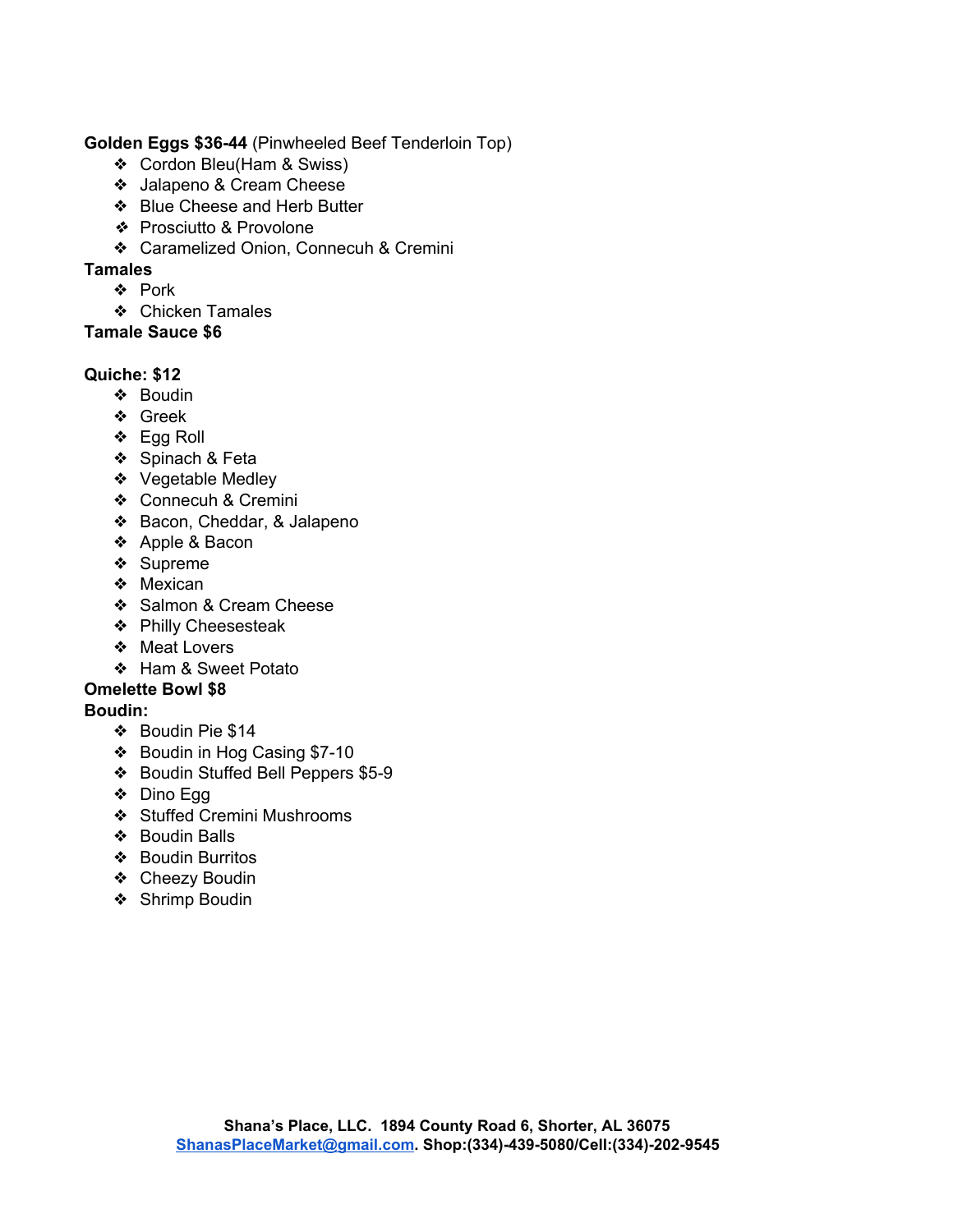**Turkey Bacon** ❖ Original ❖ Peppered **Turkey Burger:** ❖ Gourmet **Turkey Brats:** ❖ Green Onion ❖ Mushroom & Swiss *Turkey Patty* ❖ *Mild* ❖ *Hot Bacon Wrapped Quail Breast Filets \$15* **Lamb:** ❖ Herb Crusted Leg of Lamb \$19-21 ❖ Ribs **Duck Breast \$25-28 Bison:** ❖ Ground \$11-13 **Pepper Poppers:** ❖ Jalapeno ❖ Sweet Pepper **Herb Butter \$4-9 Twice Baked Potatoes \$4-20 Bacon Wrapped Asparagus \$9 Zucchini Boats \$4-\$15 Golden Nuggets \$7-9** ❖ Broccoli & Cheddar ❖ Loaded Potato **Stuffed Mushrooms** ❖ *Jalapeno Popper* ❖ *Broccoli & Cheddar* ❖ *Cuban* ❖ *Spinach & Feta Buttery Olive Cheese Loaf \$8 (Almost Ready)* ❖ *Whole Grain* ❖ *White French Bread* **Fresh Thick Sliced Bacon --RIND ON OR RIND OFF \$9-13 Fig Butter \$4 Basil Pesto \$5 The Blue Horse Dip \$6 Chipotle Aioli \$5 Fireside Onion Mustard \$5 Jalapeno Pico De Gallo \$6 Dill Pickles \$6 Shana's Pickles \$6**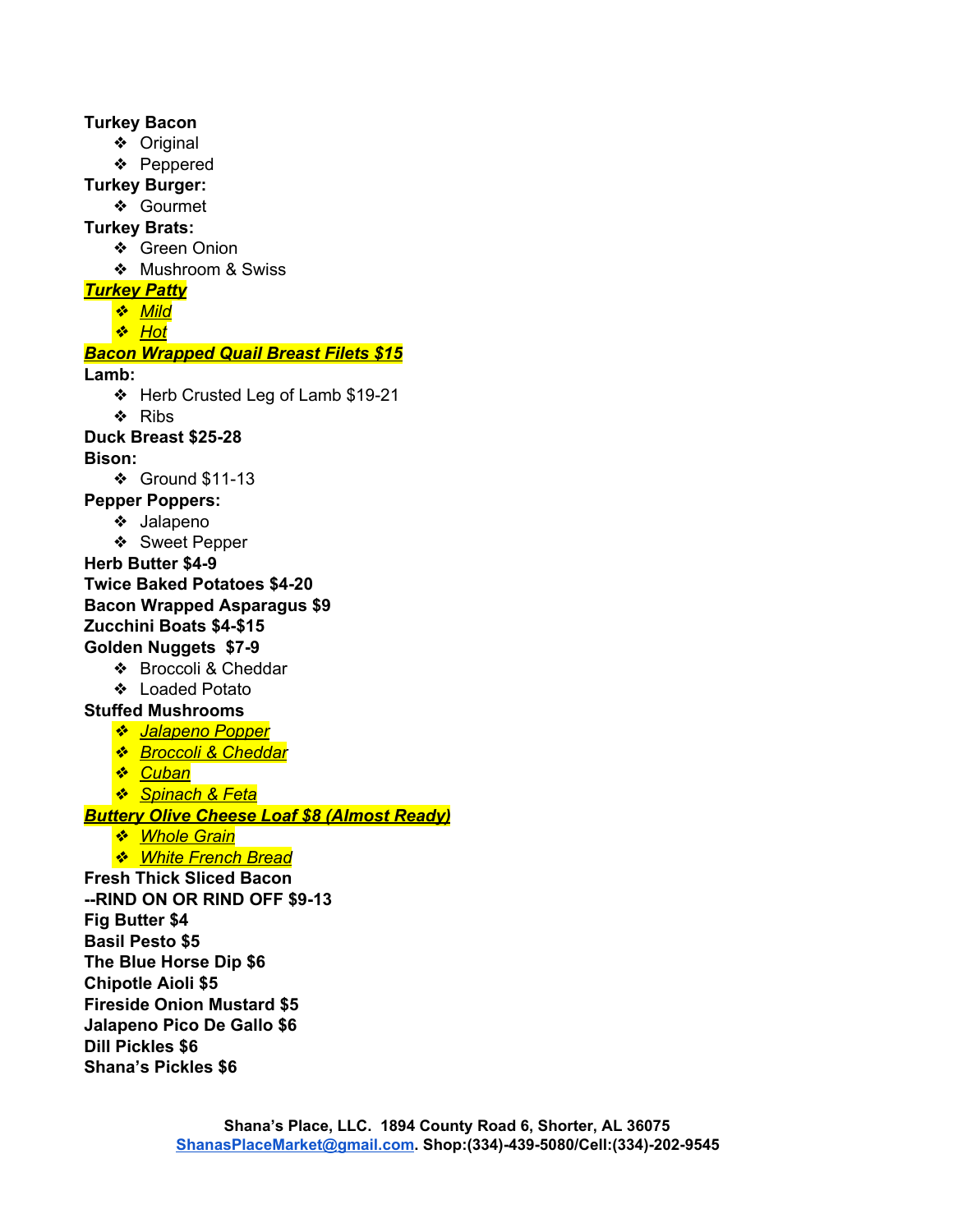**Table Pickles \$4-7 Pickled Okra \$5 & \$9 Pickled Eggs \$12 Hot Salsa Verde \$6 Bacon Jam ½ Pint \$5 or Pint \$10 BLUEBERRY BOURBON AND PECAN JAM \$5 Cherry Rose-Merry Glaze \$5 The Red Horse Jam \$5 Bacon Grease \$4 Bacon Onion BBQ Sauce \$5-9 Shana's Special Sauce \$5 Hot Chow-Chow \$6-11 Chimichurri \$8 Brioche Buns \$6 Hoop Cheese \$3 Pimp Cheese \$9 Pimento Cheese \$8 Ham & Dill Pickle Pimento Cheese \$5-10 Muffuletta Pimento Cheese \$10 Horseradish & Green Onion Pimento Cheese \$9 Cranberry & Pecan Pimento Cheese \$10 Creole Crawfish Cheese Ball \$9 Bloody Mary Mix \$6** Mild & Hot **Original Margarita Mix \$ 9 Mango Margarita Mix \$10 Killer Vinegar \$5 Killer Oil & Vinegar Dressing \$8 Garlic & Herb Vinaigrette \$5 Casseroles:** ❖ Dixie Casserole \$12 ❖ Zucchini Casserole \$8 ❖ Squash Casserole \$8 ❖ Loaded Potato Casserole ❖ Corn Pudding \$10 **Smoked Gouda Grits \$9** ❖ Connecuh & Cheddar Jack ❖ Jalapeno Cheddar **Farm Fresh, Free Range, Healthy Eggs \$5 Pepper sauce \$5-25 Fall Harvest Honey Fire Sauce \$8 Green Monster Sauce \$6 Ghost Pepper Jelly \$8 Honey Nut Mustard \$7 Egg Custard Pie \$10 Shana's Meat Sauce \$6-12**

**New York Cheesecake \$4.99**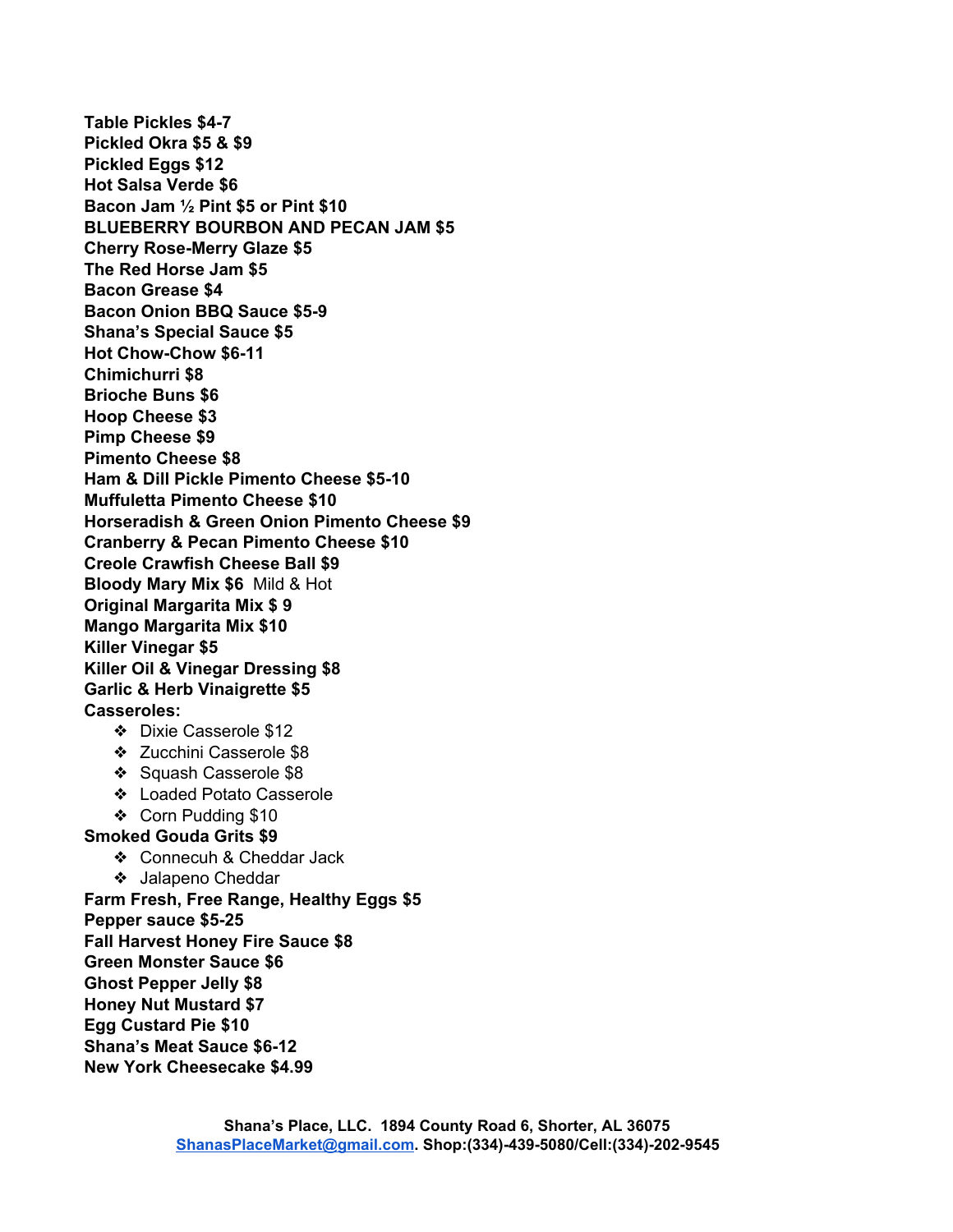#### **Mini Butter Cakes \$4 Pound Cakes \$2-15**

### **Little Bull Seasoning**

- ❖ Steak Seasoning \$7
- ❖ BBQ Seasoning \$7
- ❖ "Every Kinda Seasoning" \$7

### **78 Brand Yellow Mustard**

- ❖ Spicy \$8
- ❖ Regular \$8

# **78 Brand Red Ketchup**

- ❖ Spicy \$8
- ❖ Regular \$8

# **Local Raw Honey:**

- ❖ South Montgomery County \$9
- ❖ Ramer \$11-21
- ❖ Macon County \$25

# **Creamed Honey**

❖ South Montgomery \$14

### **Exotic Raw Honey:**

- ❖ Avocado Orchard \$9-16
- ❖ Orange Blossom \$9

### **Pure Cane Syrup-Ramer \$18**

# **Maple Syrup \$12**

**Energy H20 Pure Natural Alkaline Spring Water \$2-5** From Shorter, Al